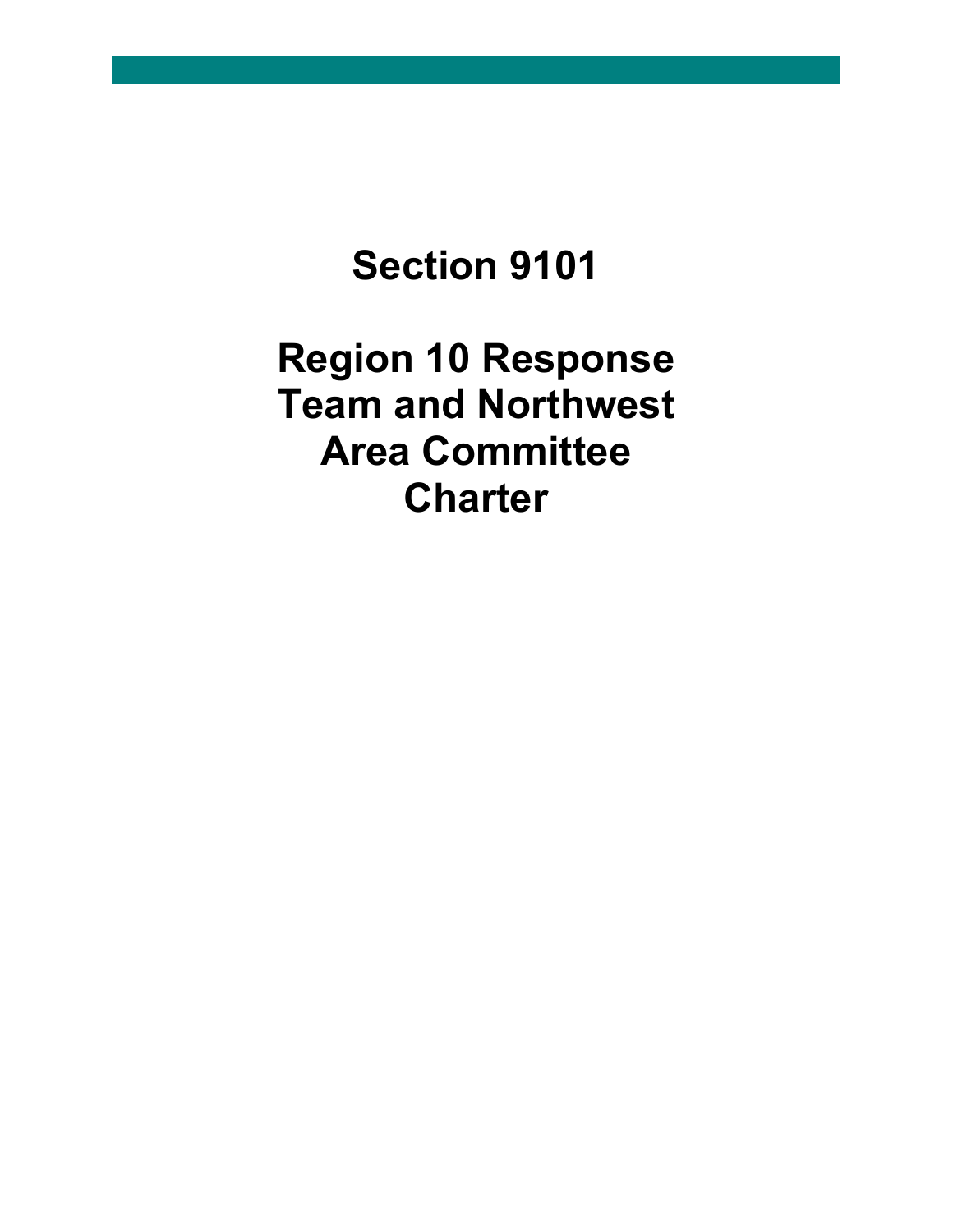

#### **Section Page**

| 9101 | <b>Region 10 Response Team and Northwest Area</b> |                                                   |  |
|------|---------------------------------------------------|---------------------------------------------------|--|
|      |                                                   |                                                   |  |
|      |                                                   |                                                   |  |
|      |                                                   |                                                   |  |
|      |                                                   |                                                   |  |
|      | 9101.1.3                                          |                                                   |  |
|      | 9101.1.4                                          |                                                   |  |
|      |                                                   |                                                   |  |
|      | 9101.3.1                                          | Task Forces, Subcommittees and Work Groups 9101-4 |  |
|      |                                                   |                                                   |  |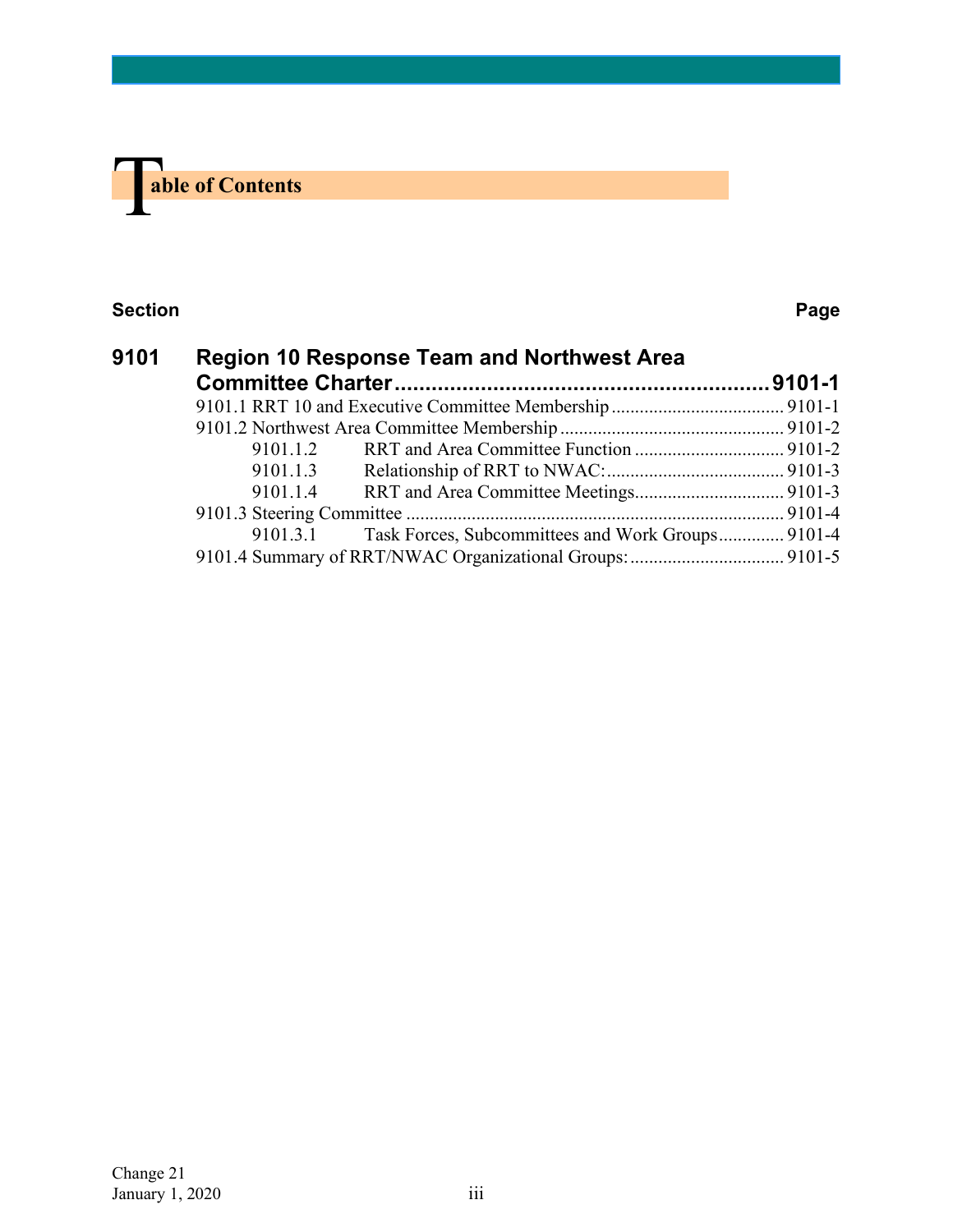## <span id="page-2-1"></span><span id="page-2-0"></span>**Region 10 Response Team and Northwest Area Committee Charter**

Oil and hazardous material spill response is a unique regulatory field where public trust demands a rapid, aggressive, and well-coordinated response action by federal, state, and responsible parties.

## <span id="page-2-2"></span>**9101.1 RRT 10 and Executive Committee Membership**

The RRT 10 is jointly chaired by the EPA and the U.S. Coast Guard District 13. The members of the RRT 10 include:

- United States Coast Guard (USCG), District 13;
- United States Environmental Protection Agency (EPA), Region 10;
- United States Department of Commerce (DOC) (National Oceanic and Atmospheric Administration [NOAA]);
- United States Department of Defense (DOD) (United States Navy);
- United States Department of Energy (DOE);
- United States Department of Health and Human Services;
- United States Department of the Interior (DOI);
- United States Department of Justice;
- United States Department of Labor (Occupational Safety and Health Administration);
- United States Department of Transportation;
- Federal Emergency Management Agency (Department of Homeland Security);
- General Services Administration State of Idaho, Office of Emergency Management;
- State of Oregon, Department of Environmental Quality;
- Washington State Department of Ecology;
- Makah Tribe;
- Yakama Nation; and
- Confederate Tribe of Coos, Lower Umpqua, and Siuslaw Indians.

To facilitate decision making, an Executive Committee is also formed and is composed of the RRT members and these additional representatives:

**USCG, Sector Columbia River;**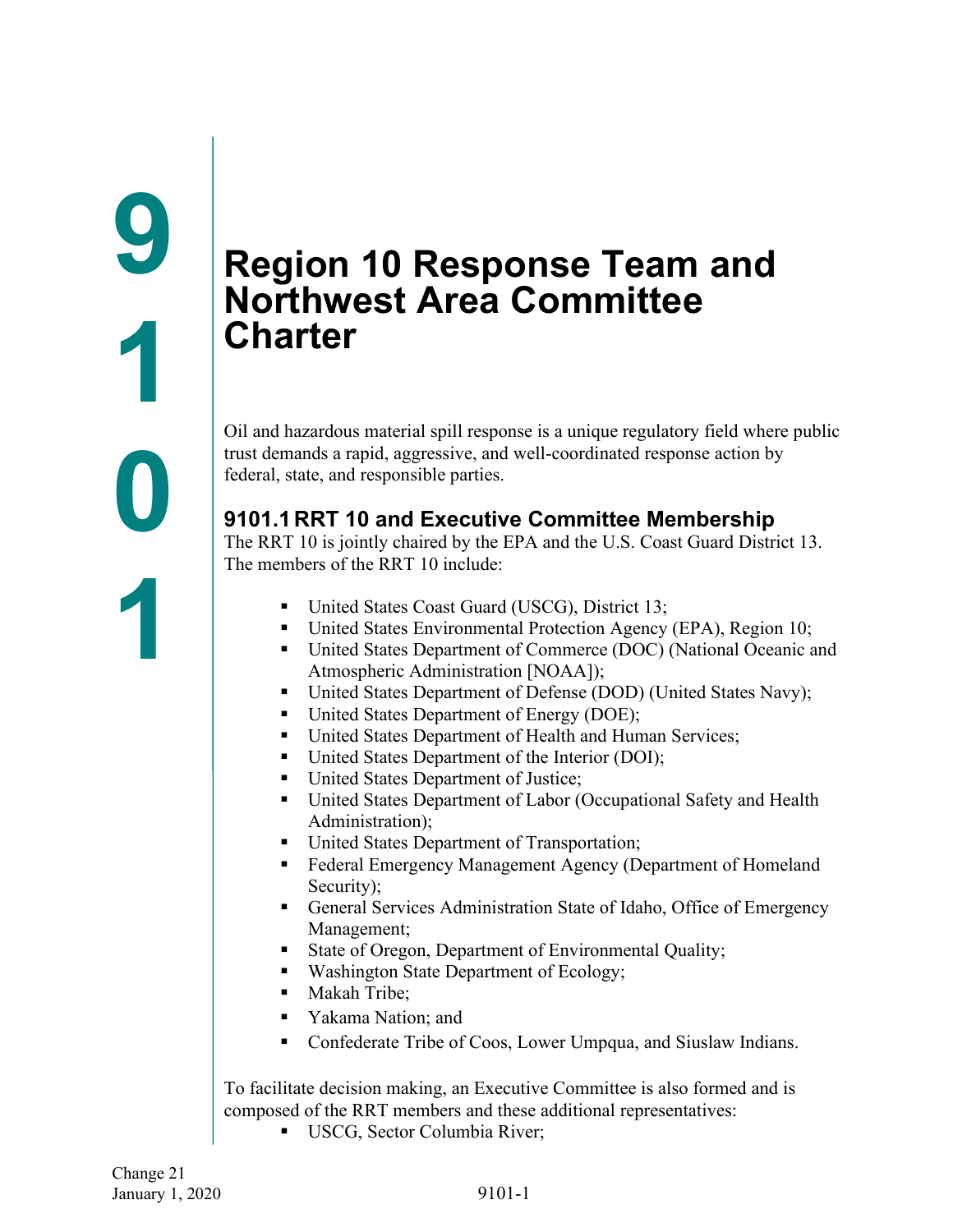- USCG Sector Puget Sound;
- United States Army Corps of Engineers;
- Washington State Military Department Division of Emergency Management
- **Washington State Department of Health**
- Oregon State Fire Marshall
- Oregon Public Health Division
- Idaho Department of Health and Welfare

## <span id="page-3-0"></span>**9101.2 Northwest Area Committee Membership**

The NWAC is jointly chaired by the Captains of the Port for Puget Sound and Columbia River and EPA's Emergency Response Program Manager. Washington, Oregon, and Idaho lead response agency representatives serve as co-vice chairs. Other member-representatives include the following:

- DOC (NOAA);
- DOI;
- Other federal agencies, such as the United States Fish and Wildlife Service, United States Navy, United States Food and Drug Administration;
- Other state agencies, such as the Oregon State Public Health Officer, Oregon State Fire Marshal, Washington Department of Health, Washington Military Department Division of Emergency Management, Idaho Department of Environmental Quality, and Idaho Department of Health and Welfare;
- Local government agencies;
- **Tribes**;
- Nongovernmental organizations;
- Nonprofit organizations;
- Industry; and
- Response contractors.

#### <span id="page-3-1"></span>**9101.1.2 RRT and Area Committee Function**

The National Oil and Hazardous Substances Pollution Contingency Plan (NCP) is the rule book for implementing the Comprehensive Environmental Response, Compensation & Liability Act and Oil Pollution Act of 1990. All response actions by the federal agencies must be consistent with the NCP. Since inception, the NCP has required federal agencies to develop and maintain Regional Contingency Plans. After the enactment of the Oil Pollution Act of 1990 (prompted by lessons learned from the Exxon Valdez oil spill), the NCP was updated to require Area Contingency Plans and Area Committees across the United States.

Region 10 has developed a consolidated plan whereby the United States Coast Guard (USCG), United States Environmental Protection Agency (EPA), member tribes and three Pacific Northwest states in the region sign on to one plan that meets the requirements for both a Regional Contingency Plan and three Area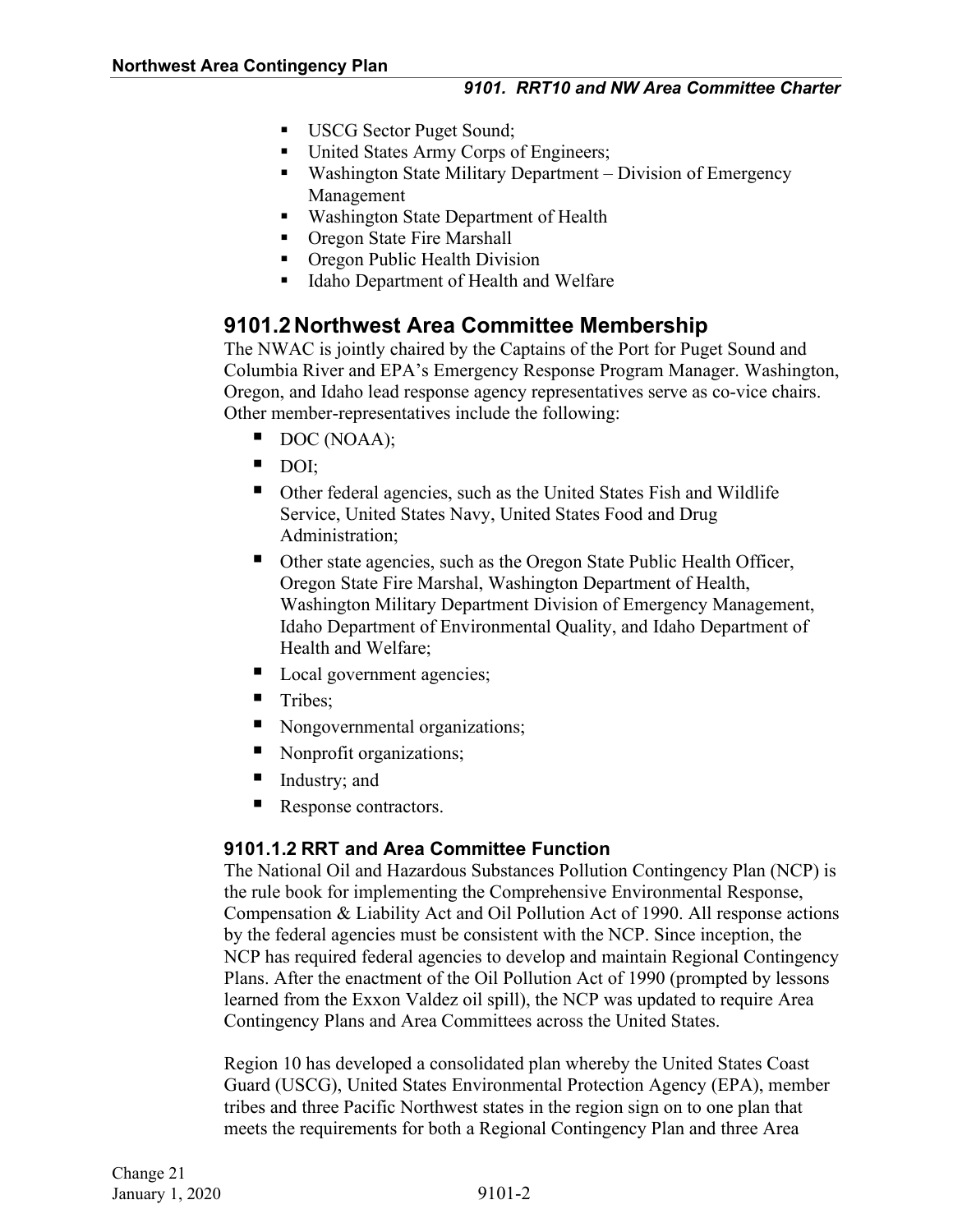Contingency Plans. Previous state and federal Regional Contingency Plans were shelved for an area-wide focus on one consolidated plan. Then Region 10 combined the RRT meetings with the Area Committee meetings. The resulting RRT/Area Committee plan is written to apply to both organizations jointly.

#### <span id="page-4-0"></span>**9101.1.3 Relationship of RRT to NWAC:**

The RRT has two roles specified in the NCP:

- 1. Support the Federal On-Scene Coordinator (FOSC) during incidentspecific activations.
- 2. Ensure effective regional planning and preparedness.

The Northwest Area Committee is fully functional and effective at multi-agency joint planning and preparedness, and the RRT's primary focus is on preparing for incident-specific activations and planning for support of the FOSCs. RRT Co-Chairs and all RRT members are encouraged to attend the Area Committee meetings, in order to support and maintain familiarity with FOSC and State On-Scene Coordinator issues and concerns.

#### <span id="page-4-1"></span>**9101.1.4 RRT and Area Committee Meetings**

The decision to form the joint Executive Committee and hold joint meetings was made around 2002. There are at least three joint meetings per year, each a day and a half long. The joint meetings are moved around the region in an attempt to maintain a presence and outreach to as many local responders as possible. The Northwest Area Committee Co-Chairs and Vice-Chairs hold additional meetings in their Sectors or subareas to supplement the three annual combined meetings. The objective of the meetings is to engage with local officials and responders from the local area where the meeting is held.

See a brief overview of the two-day combined meeting agendas below:

**Day 1:** Half day session with RRT 10/NWAC Executive Committee. The Executive Committee meeting is open to the NCP-designated RRT members, Area Committee Co-Chairs, and any other agency representatives invited by them. At the end of the half-day meeting, there is the option of a closed-door session for NCP-designated RRT members only, where sensitive issues may be discussed. Any NCP-designated RRT member may raise issues for discussion during the closed-door session. All RRT member agencies should have a representative at these half day Executive Committee and closed-door RRT sessions.

**Day 2:** Full day Area Committee meeting, hosted by EPA, USCG Captain of the Port, and States. The objective is to engage with local officials and responders from the local area where the meeting is held. This provides an opportunity for the EPA, Captain of the Port, and State that are hosting the meeting to create a meeting agenda that will be interesting and worthwhile for their local community. This meeting is open to everyone.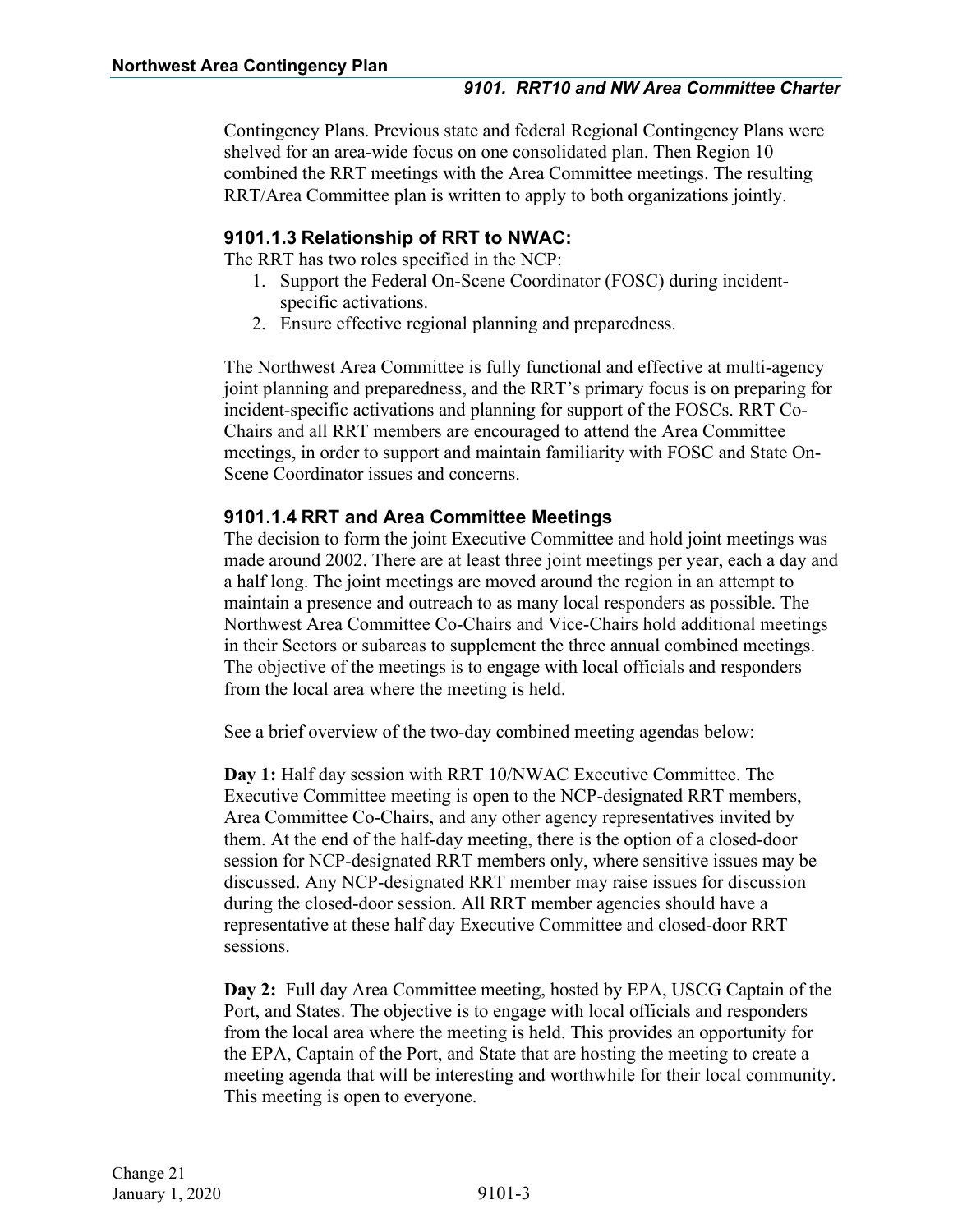All members have voice and vote at all Area Committee proceedings. Robert's Rules of Order govern all meetings. Motions are carried by a simple majority of votes cast by member agencies, but most decisions are arrived at by consensus. The Area Committee meets as determined by the membership but at least semiannually. The Area Committee does not constitute a formal Federal Advisory Committee; therefore, each agency is responsible for funding its own participation.

## <span id="page-5-0"></span>**9101.3Steering Committee**

The Steering Committee is responsible for ensuring that the NWACP/Regional Contingency Plan (RCP) remains a valuable response tool for local, state, and federal responders in the Northwest Area. At the direction of the RRT and NWAC, the Steering Committee shall undertake efforts to review and improve the NWACP/RCP, conduct outreach activities to increase the general understanding of the NWACP/RCP, and make recommendations to the RRT and Area Committee regarding planning and preparedness activities. The Steering Committee is also responsible for coordination of task forces and ensuring assigned tasks are carried out. The following is a list of the primary duties the Steering Committee is responsible for in coordinating the task forces:

- Work with the RRT/NWAC Executive members to identify work priorities and a schedule for completion;
- Assign projects and track task force progress;
- Review task force work plans to assure they reflect Steering Committee priorities and are kept up to date;
- Assure each task force has an appointed contact on the Steering Committee; and
- Coordinate the development of new task forces as needed and as directed.

The Steering Committee includes members from EPA; USCG (District 13, Sector Puget Sound, and Sector Columbia River); the States of Idaho, Oregon, and Washington; NOAA; DOI; the Navy and the Makah, and the Confederate Tribe of Coos, Lower Umpqua, and Siuslaw Indians, EPA and USCG District 13 currently co-chair the Steering Committee.

#### <span id="page-5-1"></span>**9101.3.1 Task Forces, Subcommittees and Work Groups**

Task forces are formed for short-term projects addressing specific issues. They may be formed at the direction of the Executive Committee members or the Steering Committee as needed. Subcommittees and Work Groups may be established to work on longer-term projects. The NWAC/RRT Executive Committee sponsor one NWAC Summit each year in which Area Committee members gather and determine which planning priorities should be addressed for the upcoming NWACP update. A task force is formed for each planning priority. After a specified planning issue has been addressed, the task force is disbanded. The Steering Committee coordinates all task force work.